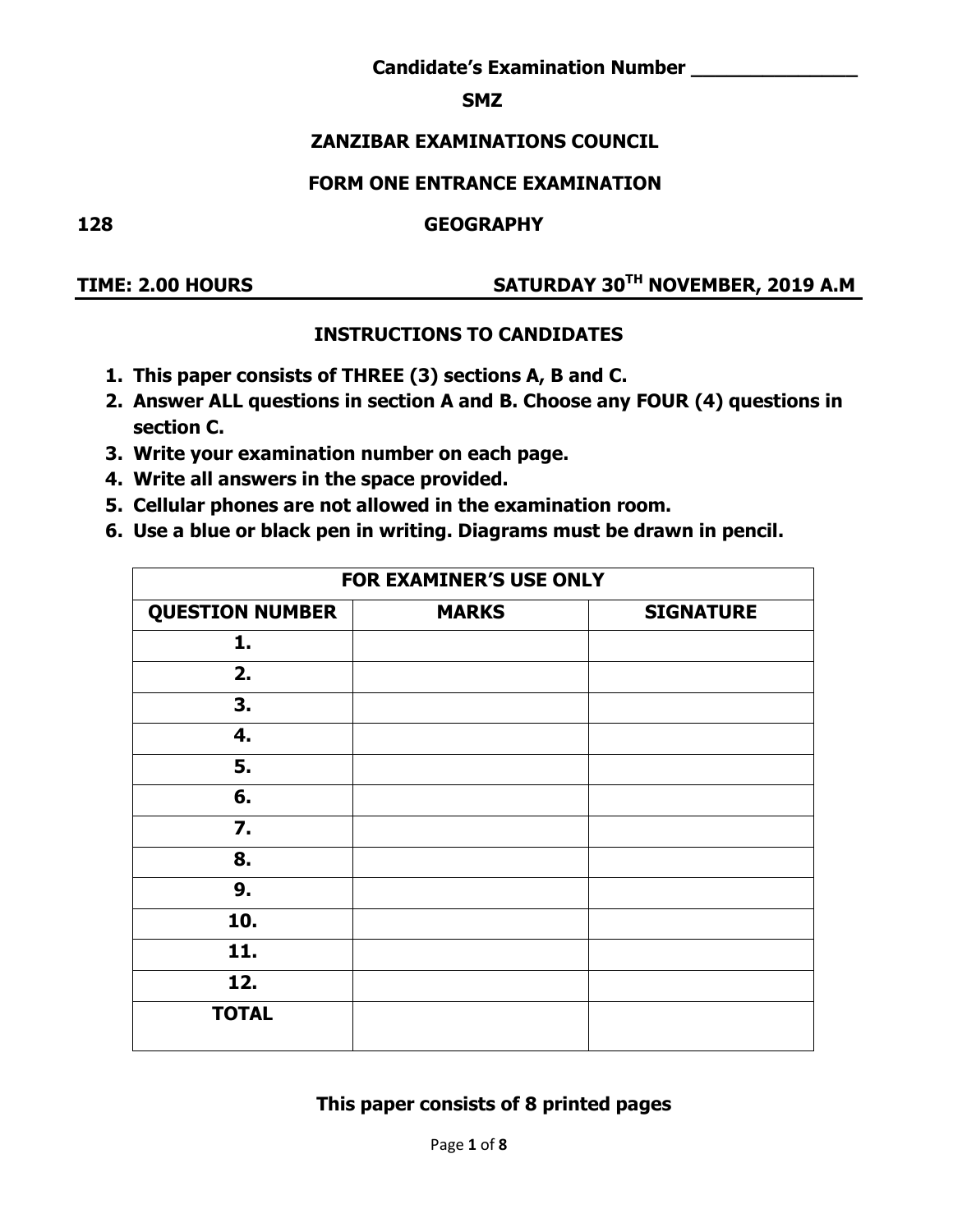# **SECTION A: (40 Marks)**

# **PHYSICAL GEOGRAPHY**

# **Answer ALL questions in this section.**

- 1. Choose the correct answer and write its letter in the table below.
	- i. The time by which the sun's light takes to reach the Earth is
		- A. Five minutes **B.** Seven minutes
		- C. Eight minutes D. Nine minutes
	- ii. Jozani and Ngezi forests are examples of
		- A. Artificial vegetation B. Desert vegetation
		- C. Natural vegetation D. Polar vegetation
	- iii. Day-to-day atmospheric condition which may change within a short time is known as
		- A. Atmospheric Pressure B. Climate
		- C. Temperature D. Weather

### iv. Asteroids are found between

- A. Mercury and Venus B. Mars and Jupiter
- C. Earth and Jupiter **D. Mars and Earth**
- v. The element of weather observed by using a human eye is
	- A. Cloud cover B. Humidity
	- C. Temperature D. Sunshine
- vi. A body which revolves around the sun is
	- A. Artificial satellite B. Star C. Planet D. Moon
- vii. The uninhabited continent is
	- A. Asia B. Africa
	- C. Australia D. Antarctica
- viii. Is an example of cold current
	- A. Brazil current B. California current
	- C. Florida current C. Blood D. Alaska current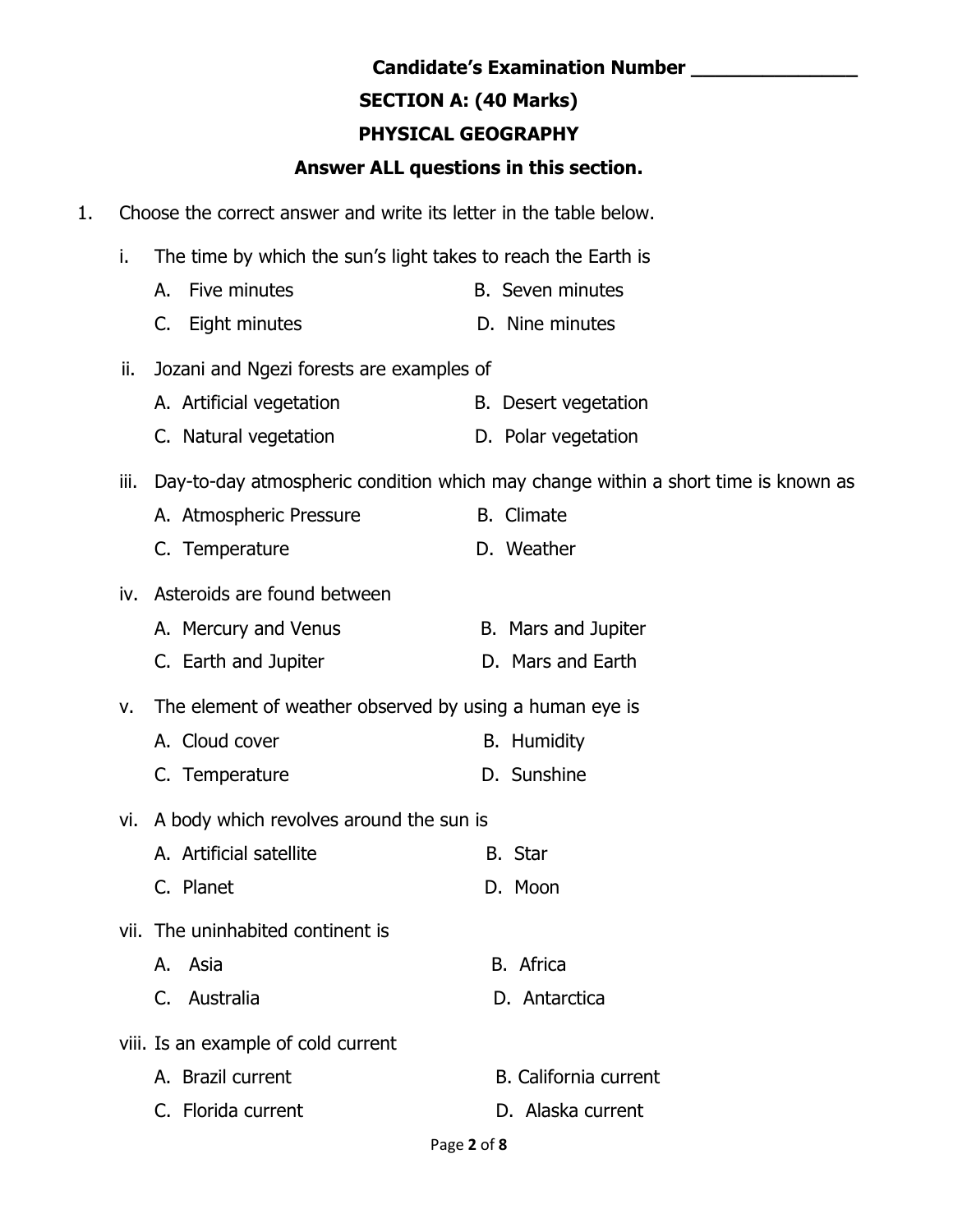- ix. Major types of natural vegetation in Zanzibar are
	- A. Swamps, forests and shrubs B. Savanna grassland, swamps and forests
	- C. Scrubs, forests and swamps D. Scrubs, savanna grassland and shrubs

x. The completed movement of the Earth in every 24 hours is

- A. Rotation **B. Revolution**
- C. Clockwise direction D. Orbit

#### **ANSWERS**

| <br> | <br> | <br>. | <br>$^{\prime}$<br>VII | .<br>viii. | Iv. |  |
|------|------|-------|------------------------|------------|-----|--|
|      |      |       |                        |            |     |  |

2. Choose the correct answer from **LIST B** which corresponds to **LIST A** and write its letter in the table below.

|             | <b>LIST A</b>        |             | <b>LIST B</b>                       |
|-------------|----------------------|-------------|-------------------------------------|
|             | Plateau              | а.          | A plain surface area                |
| ii.         | Tropical rainforests | b.          | Latitude 0 <sup>0</sup>             |
|             |                      | C.          | Tropical evergreen forests          |
| iii.        | Shooting stars       | $d_{\cdot}$ | It contains one moon                |
| iv.         | Equator              |             | e. Small bodies in the solar system |
| $V_{\cdot}$ | Mars                 |             | An elevated flat land               |
|             |                      | g.          | Latitude $23\frac{10}{3}$           |
|             |                      | h.          | It contains two moons               |

#### **ANSWERS**

| <b>LIST A</b> | <br> | <br>. |  |
|---------------|------|-------|--|
| <b>LIST B</b> |      |       |  |

- 3. Write **True** if the statement is correct and **False** if the statement is incorrect in the space provided.
	- i. The Earth surface comprises of water bodies only.
	- ii. Uganda is a part of East African countries.
	- iii. Each planet has its own orbit except Mercury.
	- iv. River Nile is the longest river in Africa.
	- v. Seal and snow fox are animals found in Tundra grassland.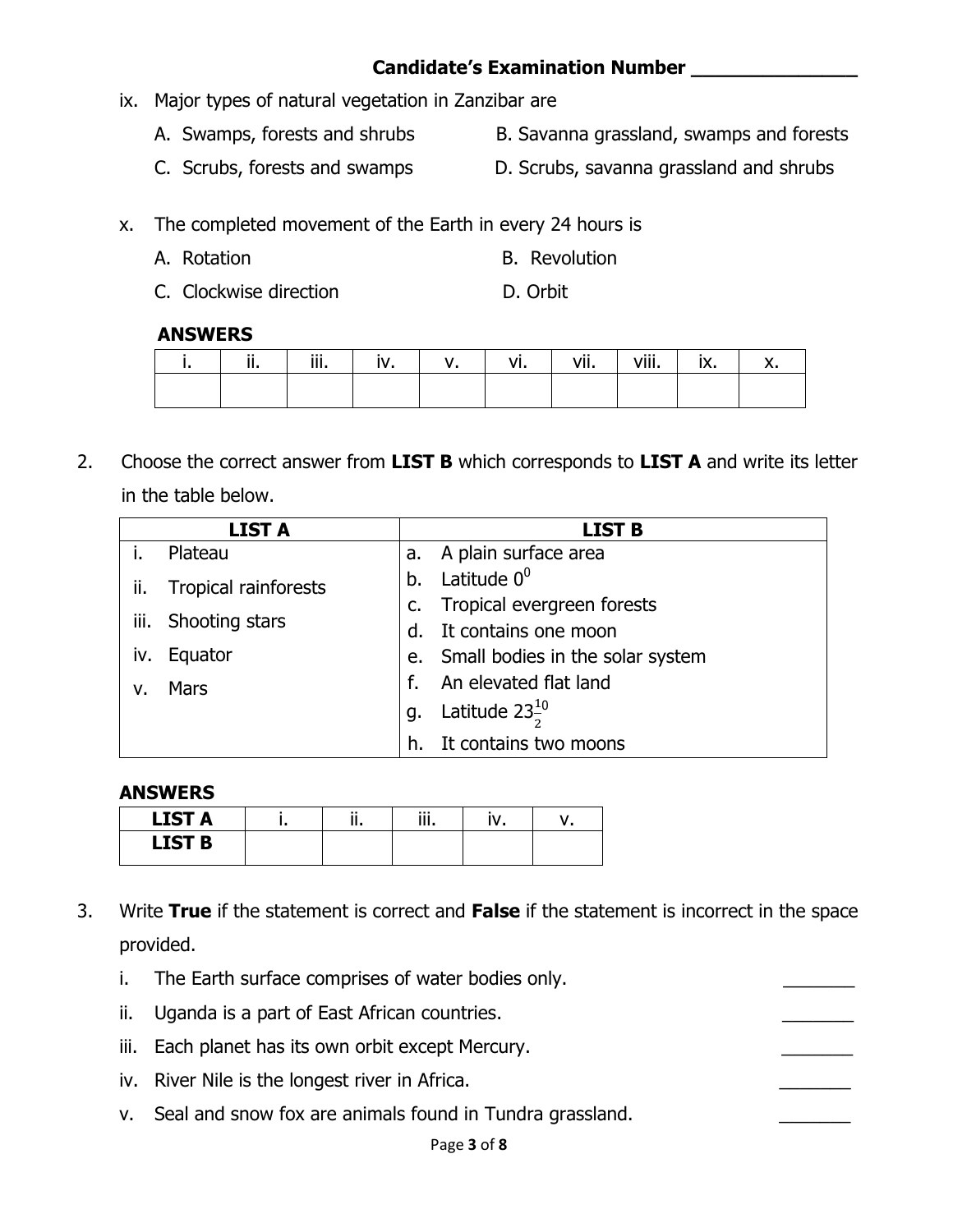|    | <b>Candidate's Examination Number</b>                                    |  |
|----|--------------------------------------------------------------------------|--|
|    | vi. Solar energy is the arrangement of planets and other heavily bodies. |  |
|    | vii. Climate of an area has no influence on human activities.            |  |
|    | viii. December to February is the period of summer season in Zanzibar.   |  |
|    | ix. Lake Nyasa is found in Northern Tanzania.                            |  |
| X. | The word geography is originated from two Greek words.                   |  |

4. Name the districts represented by the letters in the map below.

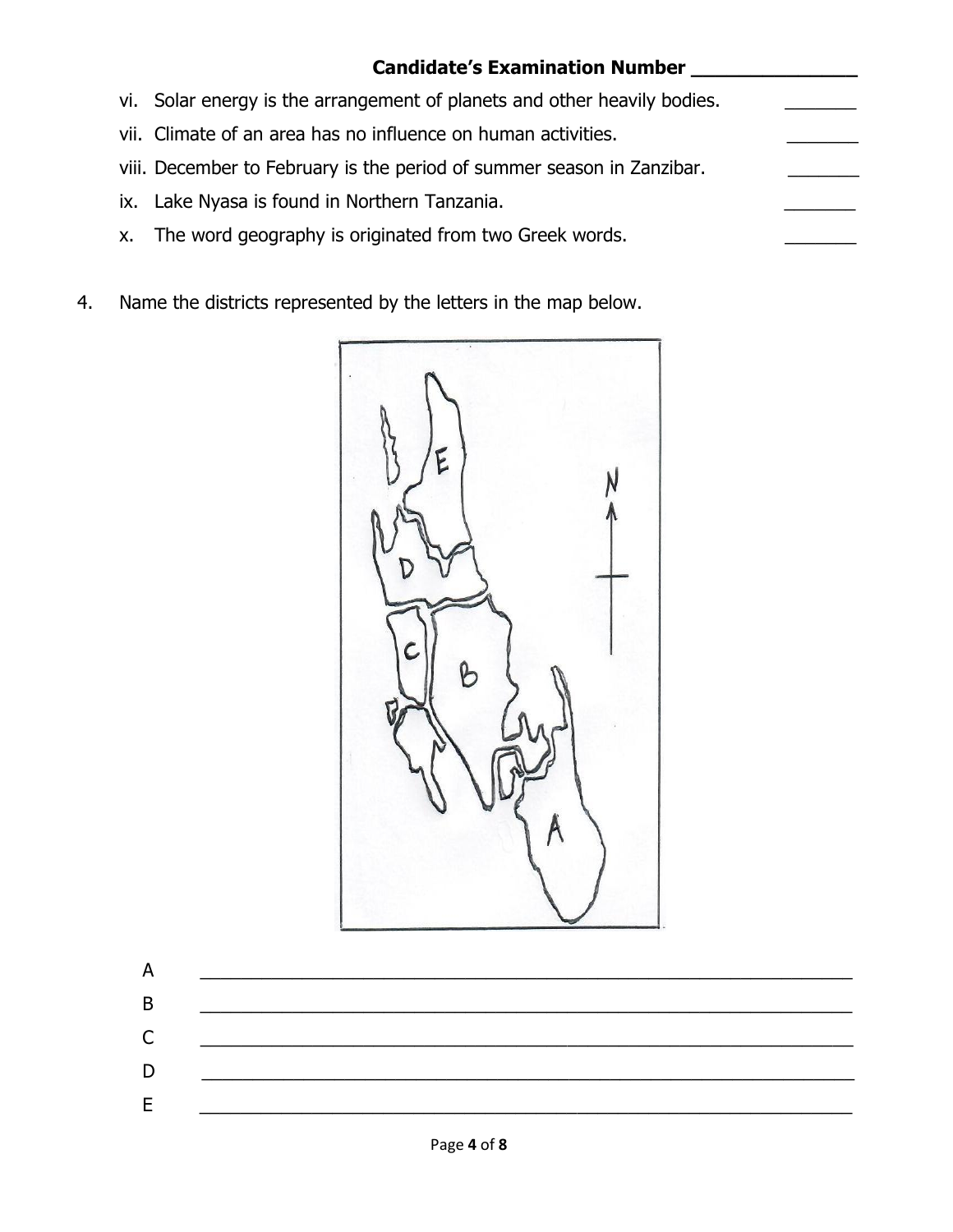# **SECTION B: (20 Marks)**

# **MAP WORK**

# **Answer ALL questions in this section.**

- 5. Fill the blanks with correct words given in the bracket below.
	- a) A consider the shows the real image of an object or a landscape.
	- b) Imaginary lines drawn on a map from North to South are called
	- c) The essential of a map which explains the signs and symbols used in the map is known as a  $\overline{a}$
	- d) A large area like continent may be presented by using a map.
	- e) A person who is trained on using Geographical Information System (GIS) is regarded as a contract and the set of GIS.

# **(map, longitudes, small scale, component, key, latitudes, photograph)**

- 6. Answer the following questions in short.
	- a) Write numbers of easting in the following grid reference.
		- i) 892345 ii) 345678
	- b) What do the following symbols represent?





- c) The following are steps of interpreting a map. Choose the first step and write it in the space given.
	- A: Read the compass rose to know the direction of things and places.
	- B: Read the symbols in the map key to know about the physical features.
	- C: Understand the general concept of the map by reading its title.

\_\_\_\_\_\_\_\_\_\_\_\_\_\_\_\_\_\_\_\_\_\_\_\_\_\_\_\_\_\_\_\_\_\_\_\_\_\_\_\_\_\_\_\_\_\_\_\_\_\_\_\_\_\_\_\_\_\_\_\_\_\_\_\_\_\_\_

\_\_\_\_\_\_\_\_\_\_\_\_\_\_\_\_\_\_\_\_\_\_\_\_\_\_\_\_\_\_\_\_\_\_\_\_\_\_\_\_\_\_\_\_\_\_\_\_\_\_\_\_\_\_\_\_\_\_\_\_\_\_\_\_\_\_\_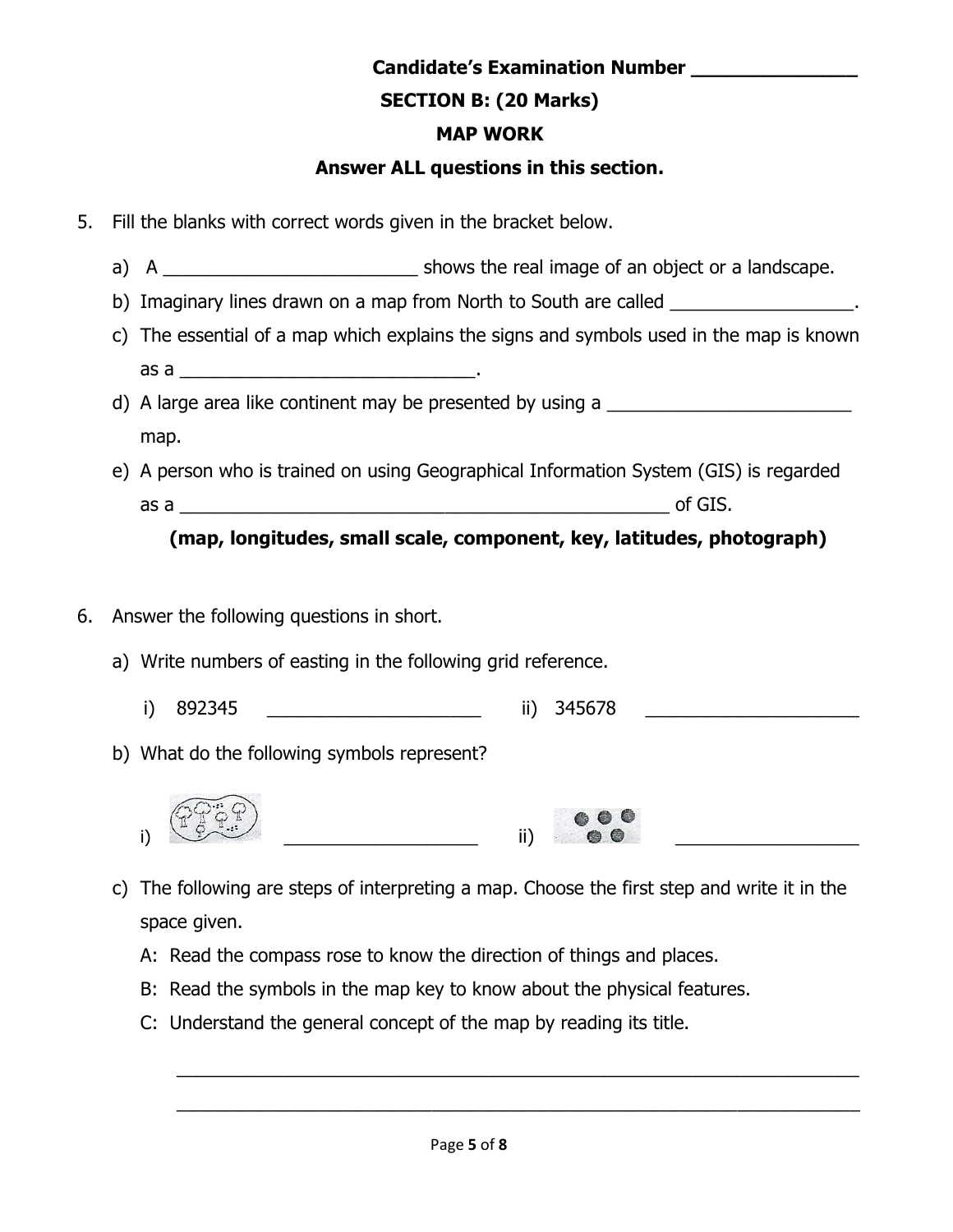# **SECTION C: (40 Marks)** HUMAN AND ECONOMIC GEOGRAPHY

# Answer any FOUR (4) questions in this section.

7. Outline four (4) advantages of natural gas to the economy of Tanzania.

8. a) What is tourism?

b) Name two (2) types of employment in tourism sector.

i)  $\mathsf{ii}$ 

c) Give two (2) tourist attractions found in Zanzibar Stone town.

 $i)$  $\mathsf{ii}$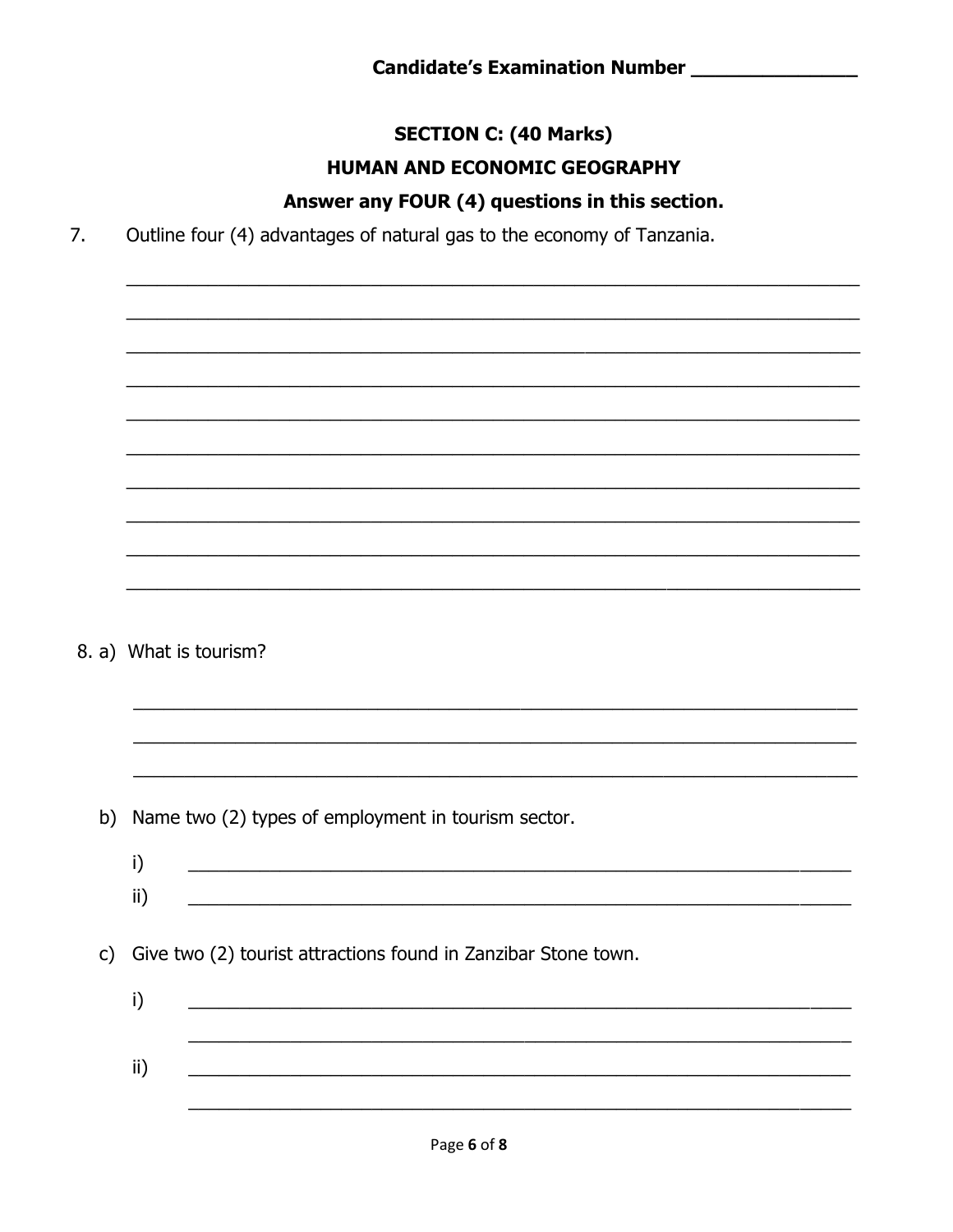|  | 9. a) List any two (2) largest industrial urban centers in Kenya.                                                                                                                                                                                           |  |  |  |
|--|-------------------------------------------------------------------------------------------------------------------------------------------------------------------------------------------------------------------------------------------------------------|--|--|--|
|  | i)<br>$\mathsf{ii}$<br><u> 2002 - Johann Johann Johann Johann Johann Johann Johann Johann Johann Johann Johann Johann Johann Johann Johann Johann Johann Johann Johann Johann Johann Johann Johann Johann Johann Johann Johann Johann Johann Johann Joh</u> |  |  |  |
|  | b) Mention three (3) ways of reducing environmental impacts of industries in Kenya.                                                                                                                                                                         |  |  |  |
|  | ,我们也不能在这里的时候,我们也不能在这里的时候,我们也不能会不能会不能会不能会不能会不能会不能会不能会。""我们的人,我们也不能会不能会不能会不能会不能会不能                                                                                                                                                                            |  |  |  |
|  |                                                                                                                                                                                                                                                             |  |  |  |
|  |                                                                                                                                                                                                                                                             |  |  |  |
|  |                                                                                                                                                                                                                                                             |  |  |  |
|  |                                                                                                                                                                                                                                                             |  |  |  |
|  |                                                                                                                                                                                                                                                             |  |  |  |

10. a) List any four (4) examples of renewable natural resources found in Tanzania Mainland.

- i) \_\_\_\_\_\_\_\_\_\_\_\_\_\_\_\_\_\_\_\_\_\_\_\_\_\_\_\_\_ ii) \_\_\_\_\_\_\_\_\_\_\_\_\_\_\_\_\_\_\_\_\_\_\_\_\_\_\_\_ iii) \_\_\_\_\_\_\_\_\_\_\_\_\_\_\_\_\_\_\_\_\_\_\_\_\_\_\_\_\_ iv) \_\_\_\_\_\_\_\_\_\_\_\_\_\_\_\_\_\_\_\_\_\_\_\_\_\_\_\_\_
	-
- b) Give two (2) differences between fresh water fisheries resources and salt water fisheries resources.

| <b>Fresh water fisheries resources</b> | <b>Salt water fisheries resources</b> |
|----------------------------------------|---------------------------------------|
|                                        |                                       |
|                                        |                                       |
|                                        |                                       |
|                                        |                                       |
|                                        |                                       |
|                                        |                                       |
|                                        |                                       |